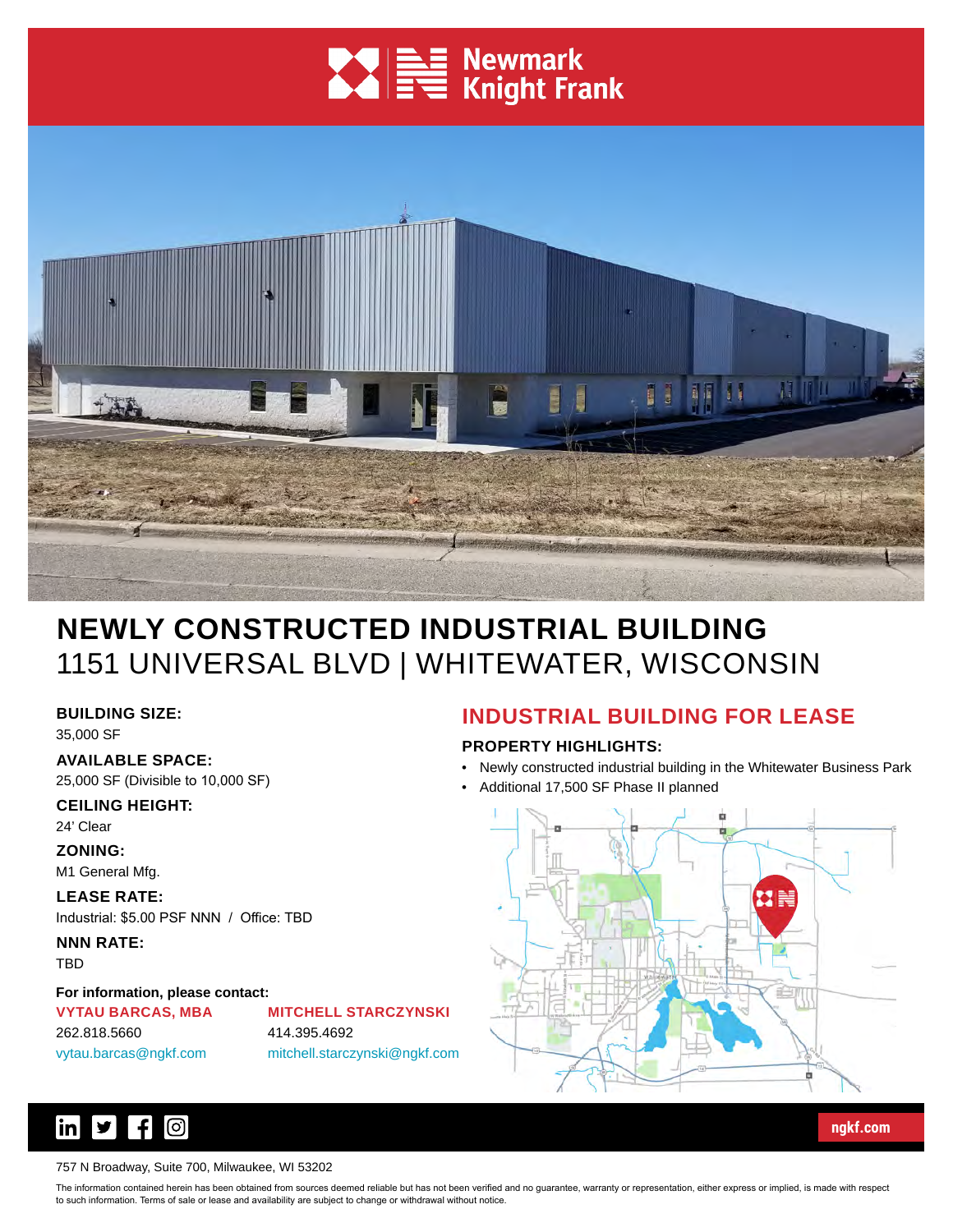

**INDUSTRIAL BUILDING** 1151 UNIVERSAL DRIVE, WHITEWATER, WI



**CONSTRUCTION:** Masonry & Metal

**YEAR BUILT:**

2018 **SPRINKLER:**

Wet System

**For information, please contact:**

**VYTAU BARCAS, MBA** 262.818.5660 vytau.barcas@ngkf.com

**UTILITIES:**

Gas, Electric, municipal sewer & water

**DOCK DOORS / DRIVE-INS:** 7 dock doors / 3 drive-ins

**HVAC:** Unit Heaters **POWER:**  1,600 Amps, 3 Phase at 480 Volts **LIGHTING:** TBD

**COLUMN SPACING:** 25' x 50'

414.395.4692

mitchell.starczynski@ngkf.com

**MITCHELL STARCZYNSKI**

The information contained herein has been obtained from sources deemed reliable but has not been verified and no guarantee, warranty or representation, either express or implied, is made with respect to such information. Terms of sale or lease and availability are subject to change or withdrawal without notice.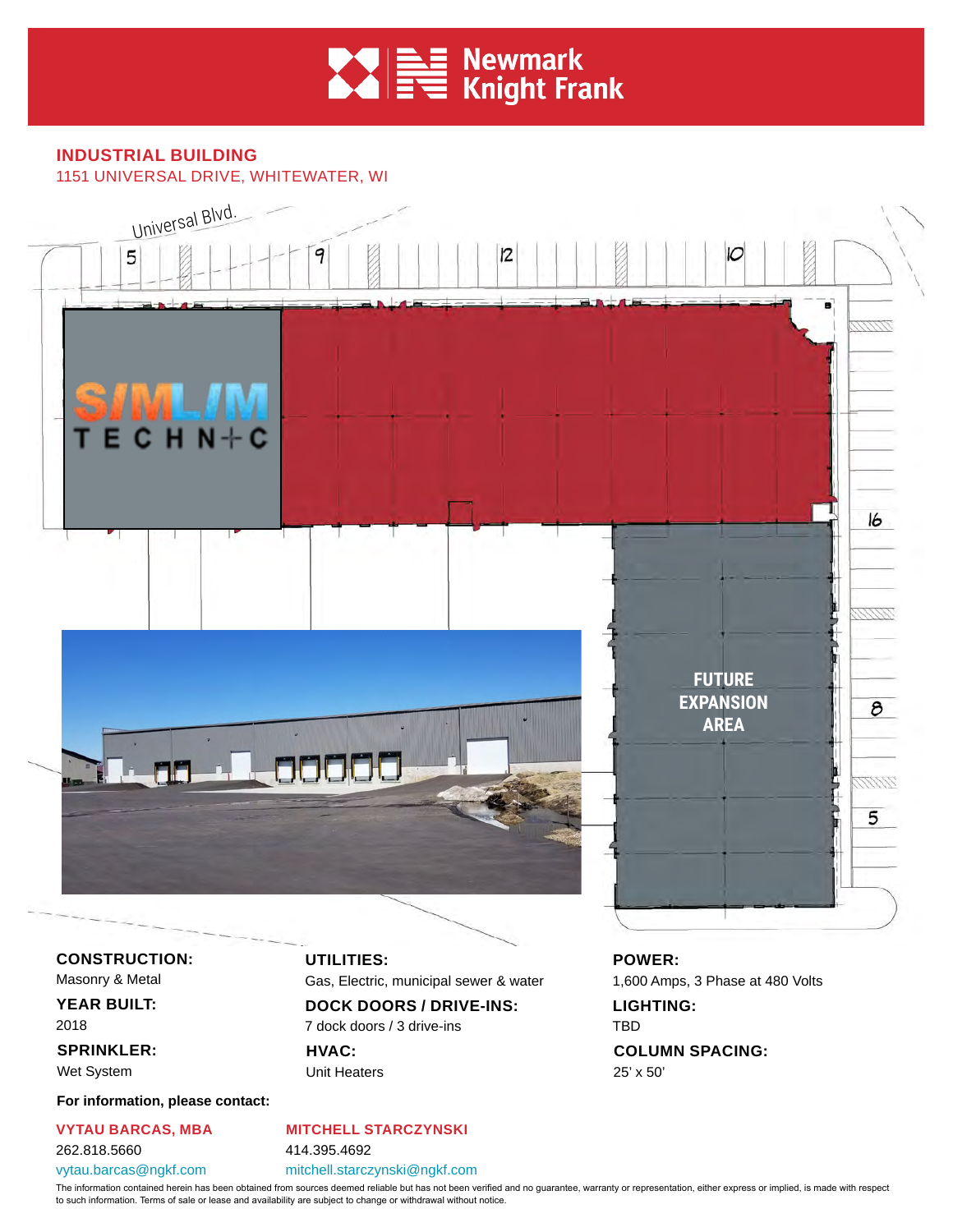

#### **INDUSTRIAL BUILDING** 1151 UNIVERSAL DRIVE, WHITEWATER, WI



#### **For information, please contact:**

#### **VYTAU BARCAS, MBA** 262.818.5660 vytau.barcas@ngkf.com

**MITCHELL STARCZYNSKI** 414.395.4692 mitchell.starczynski@ngkf.com

The information contained herein has been obtained from sources deemed reliable but has not been verified and no guarantee, warranty or representation, either express or implied, is made with respect to such information. Terms of sale or lease and availability are subject to change or withdrawal without notice.